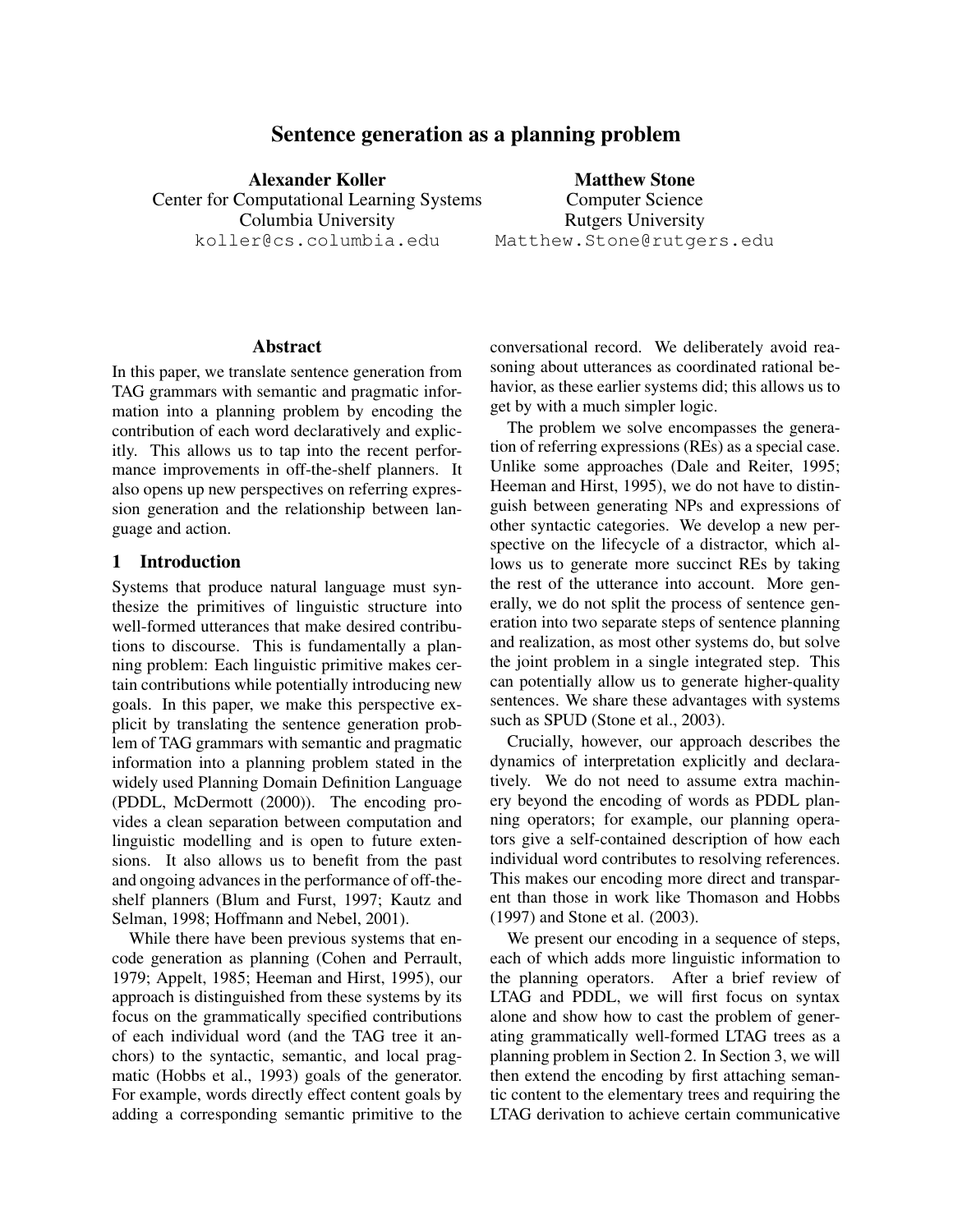

Figure 1: Building a derived (b) and a derivation tree (c) by combining elementary trees (a).

goals (this corresponds to surface realization). We will then further extend the model to dealing with referring expressions and go through an example. Finally, we will assess the practical efficiency of our approach and discuss future work in Section 4.

## 2 Grammaticality as planning

We start by reviewing the LTAG grammar formalism and giving an intuition of how LTAG generation is planning. We then add semantic roles to the LTAG elementary trees in order to distinguish different substitution nodes. Finally, we review the PDDL planning specification language and show how LTAG grammaticality can be encoded as a PDDL problem and how we can reconstruct an LTAG derivation from the plan.

#### 2.1 Tree-adjoining grammars

The grammar formalism we use here is that of *lexicalized tree-adjoining grammars* (LTAG; Joshi and Schabes (1997)). An LTAG grammar consists of a finite set of lexicalized *elementary trees* as shown in Fig. 1a. Each elementary tree contains exactly one *anchor* node, which is labelled by a word. Elementary trees can contain *substitution nodes*, which are marked by down arrows  $( \downarrow )$ . Those elementary trees that are *auxiliary trees* also contain exactly one *foot node*, which is marked with an asterisk (\*). Trees that are not auxiliary trees are called *initial trees*.

Elementary trees can be combined by *substitution* and *adjunction* to form larger trees. Substitution is the operation of replacing a substitution node of some tree by another initial tree with the same root label. Adjunction is the operation of splicing an auxiliary tree into some node  $v$  of a tree, in such a way that the root of the auxiliary tree becomes the child of  $v$ 's parent, and the foot node becomes the parent of v's children. If a node carries a *null adjunction constraint* (indicated by no − adjoin), no adjunction is allowed at this node; if it carries an *obligatory adjunction constraint* (indicated by adjoin!), an auxiliary tree *must* be adjoined into this node for the derivation to be grammatical.

In Fig. 1a, we have combined some elementary trees by substitution (indicated by the dashed magenta arrows) and adjunction (dotted blue arrows). The result of these operations is the *derived tree* in Fig. 1b. The *derivation tree* in Fig. 1c represents the tree combination operations we used by having one node per elementary tree and drawing a solid edge if we combined the two trees by substitution, and a dashed edge for adjunctions.

#### 2.2 The basic idea

Now let's say we have a grammar, and we want to compute a grammatical derivation tree for a given syntactic category. We can do this by growing the derivation tree top-down, in a way that looks very similar to planning already. To grow the tree in Fig. 1c, say, we start with the empty derivation tree and an obligation to generate an expression of category S. We satisfy this obligation by adding the tree for "likes" as the root of the derivation; but in doing so, we have introduced new unfilled substitution nodes of category NP, i.e. the derivation tree is not complete. We use the NP tree for "Mary" to fill one substitution node and the NP tree for "rabbit" to fill the other. This fills both substitution nodes, but the "rabbit" tree introduces an obligatory adjunction constraint, which we must satisfy by adjoining the auxiliary tree for "the". We now have a grammatical derivation tree, but we are free to continue by adding more auxiliary trees, such as the one for "white".

As we have just presented it, the generation of derivation trees is a essentially planning problem. Such a problem involves *states* and *actions* that can move from one state to another. The task is to find a sequence of actions that moves us from the *initial state* to a state that satisfies all the *goals*. In our case, the states are defined by the unfilled substitution nodes, the unsatisfied obligatory adjunction constraints, and the nodes that are available for adjunction in some (possibly incomplete) derivation tree. Each action adds a single elementary tree to the derivation, and thus can remove some of these "open nodes" while introducing new ones. The initial state is associated with the empty derivation tree and a requirement to generate an expression for the given root category. The goal is for the current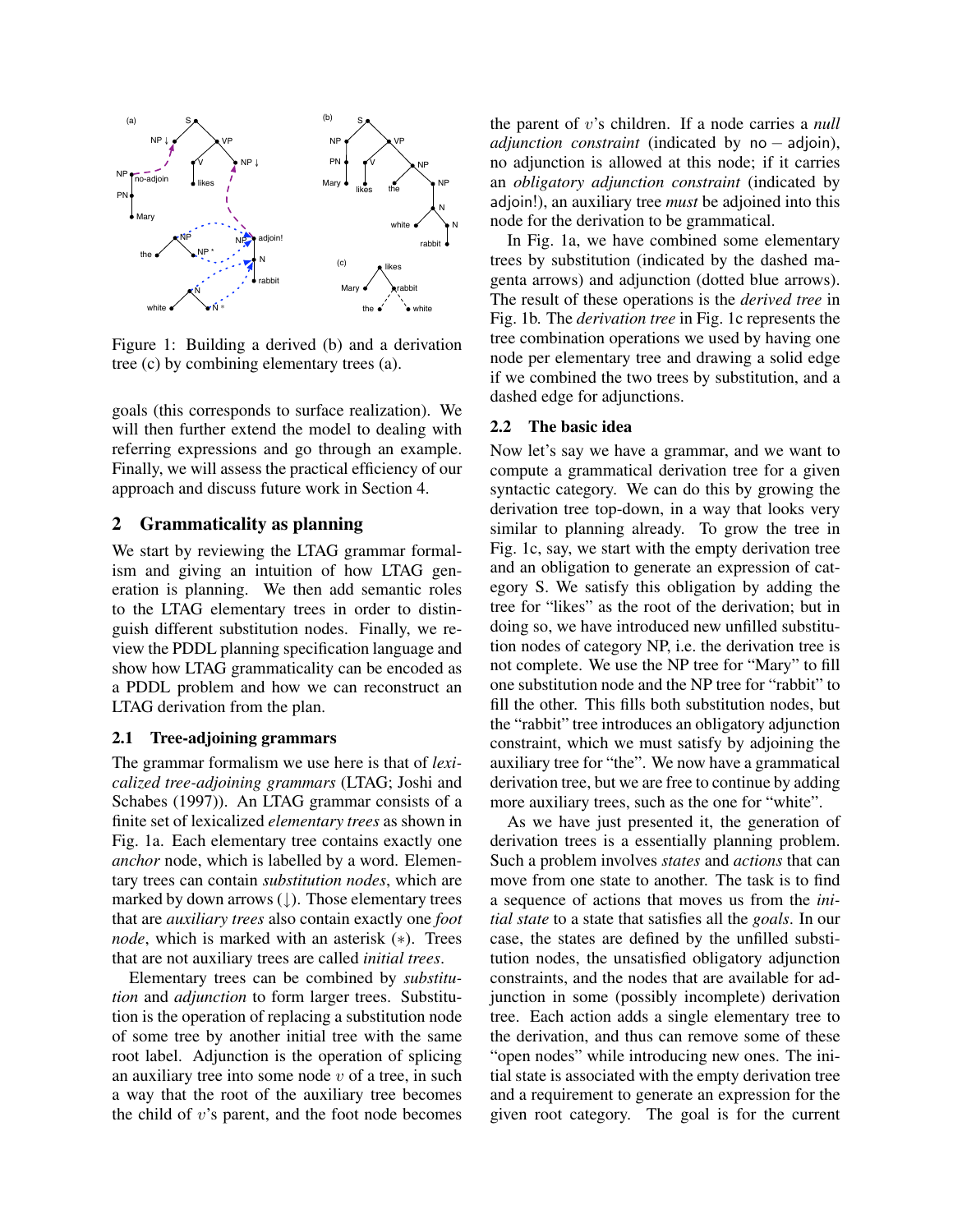derivation tree to be grammatically complete.

## 2.3 Semantic roles

In making this intuition precise, one crucial challenge is to allow the planner to come up with unique names for nodes in the derived tree. Such names are necessary to distinguish the different open substitution nodes that still need to be filled, or the different available adjunction sites; in the example, the planner needed to be aware that "likes" introduces *two* NP substitution nodes and they both must be filled separately.

There are many ways to address this problem. One that works particularly well in the context of PDDL (as we will see below) is to assume that each node in an elementary tree, except for ones with null adjunction constraints, is marked with a *semantic role*, and that all substitution nodes are marked with different roles. Nothing hinges on any particular choice of a role inventory – they could be PropBank or FrameNet roles, or node indices as in the XTAG grammar (XTAG Research Group, 2001). Here we assume a simple inventory containing the roles ag for "agent" and pat for "patient". We also assume one special role self, which must be used for the root of each elementary tree and must never be used for substitution nodes.

Given semantic roles, we can then assign a unique name to every substitution node in a derived tree by assigning arbitrary but distinct *indices* to each use of an elementary tree, and giving the substitution node with role  $r$  in the elementary tree with index i the *identity* i.r. In the example, let's say the "likes" tree has index 1 and the semantic roles for the substitution nodes were ag and pat, respectively. The planner action that adds this tree would then require substitution of one NP with identity 1.ag and another NP with identity 1.pat; the "Mary" tree would satisfy the first requirement and the "rabbit" tree the second. If we assume that no elementary tree contains two internal nodes with the same category and role, we can refer uniquely to the different adjunction opportunities introduced by an elementary tree in the same way.

## 2.4 Encoding in PDDL

Now we are ready to encode the problem of generating grammatical LTAG derivation trees into PDDL. PDDL (McDermott, 2000) is the standard input language for modern planning systems. It is based on the well-known STRIPS language (Fikes and Nilsson, 1971). In this paradigm, a planning state is

- Action **S-likes-1**(u): precond:  $\text{subst}(S, u)$ ,  $\text{step}(1)$ effect:  $\neg$ subst $(S, u)$ , subst $(NP, 1 \text{.ag})$ , subst(NP, 1.pat),  $\neg$ step(1), step(2)
- Action **NP-Mary-2**(u): precond:  $\text{subst}(NP, u)$ ,  $\text{step}(2)$ effect:  $\neg$ subst(NP, *u*),  $\neg$ step(2), step(3)
- Action **NP-rabbit-3**(u): precond:  $\text{subst}(NP, u)$ ,  $\text{step}(3)$ effect:  $\neg$ subst(NP, u), canadjoin(NP, u), mustadjoin(NP,  $u$ ),  $\neg$ step(3), step(4)
- Action **NP-the-4**(u): precond: canadjoin( $NP, u$ ), step(4) effect:  $\neg$ mustadjoin(NP, u),  $\neg$ step(4), step(5)

Figure 2: Some of the actions corresponding to the grammar in Fig. 1.

defined as a finite set of ground atoms of predicate logic that are true in this state; all other atoms are assumed to be false. Actions have a number of *parameters*, as well as a *precondition* and *effect*, both of which are logical formulas. When a planner tries to apply an action, it will first create an action *instance* by binding all parameters to constants from the domain. It must then verify that the precondition of the action instance is satisfied in the current state. If yes, the action can be applied, in which case the effect is processed in order to change the state. In STRIPS, the precondition and effect both had to be conjunctions of atoms or negated atoms; positive effects are interpreted as making the atom true in the new state, and negative ones as making it false. PDDL permits numerous extensions to the formulas that can be used as preconditions and effects.

For our purposes, we use three different predicates to describe the structure of the current derivation tree. An atom of the form subst $(A, u)$ expresses that we must fill a substitution node with category  $A$  and identity  $u$ ; an atom of the form canadjoin $(A, u)$  expresses that we may adjoin an auxiliary tree with category A into the node with identity  $u$ ; and an atom of the form mustadjoin $(A, u)$  says that we *must* make such an adjunction to satisfy an obligatory adjunction constraint.

Each action in the planning problem encodes the effect of adding some elementary tree to the derivation tree. Initial trees with root category A translate to actions with the precondition subst $(A, u)$ ,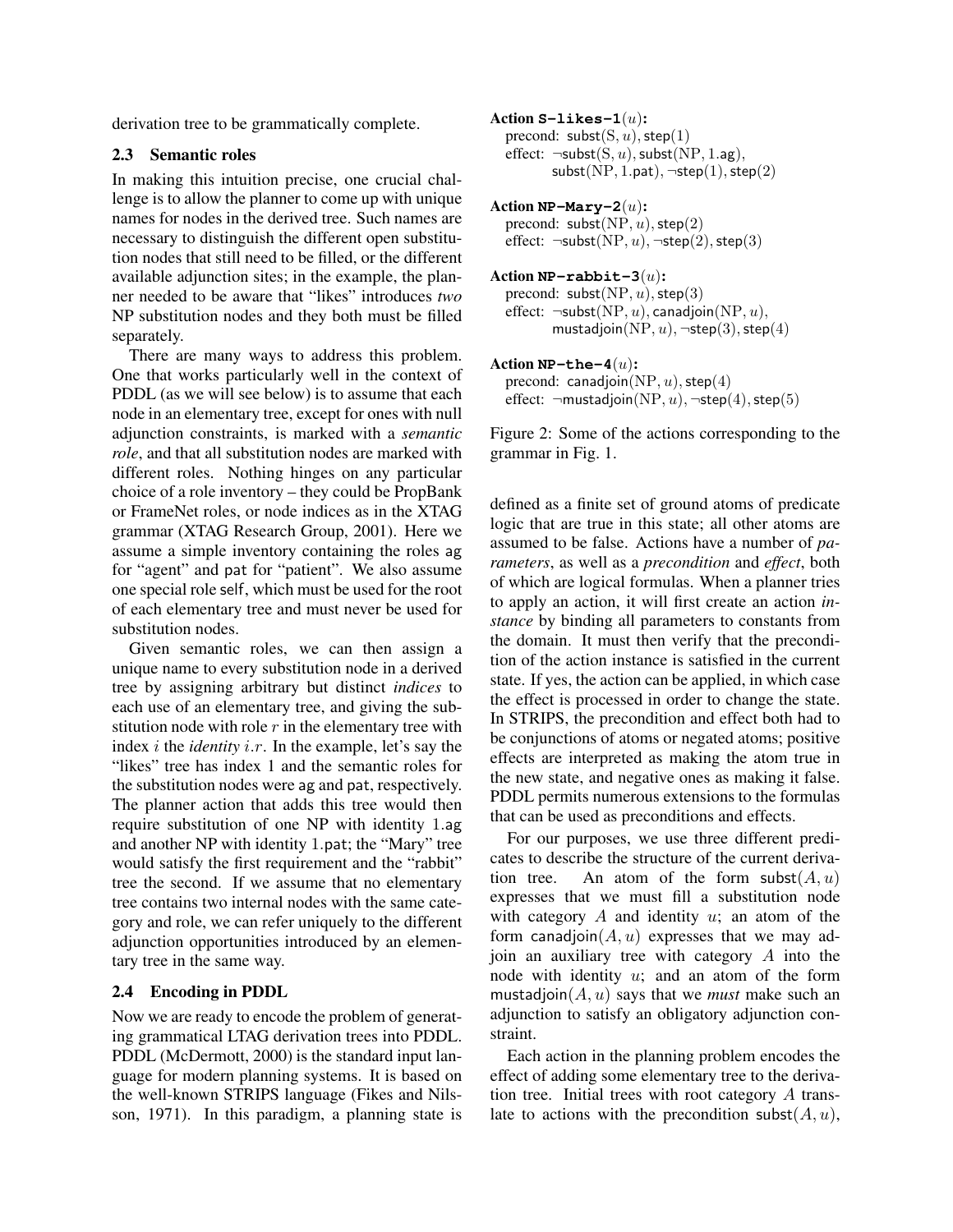

Figure 3: A plan for the actions in Fig. 2.

i.e. they can only be applied if the current derivation provides an open substitution node with the correct category; similarly for auxiliary trees and canadjoin.  $u$  is a parameter of the action, which will be bound to the identity of the node that the current tree is substituted or adjoined into. The effect of an initial tree is to remove its subst precondition from the planning state (i.e., to record that the substitution node is now filled); an auxiliary tree has an effect  $\neg$ mustadjoin $(A, u)$  but leaves the canadjoin precondition in place to allow multiple adjunction into the same node. In both cases, there are effects that add subst, canadjoin and mustadjoin atoms representing the substitution nodes and adjunction sites that are introduced by the new elementary tree.

One remaining complication is that an action must assign new identities to the nodes it introduces; thus it must have access to a tree index that was not used in the derivation tree so far. We solve this problem by using the number of the current plan step as the index for the action instance in that step. We add an atom step $(1)$  to the initial state of the planning problem, and we introduce  $k$  different copies of the actions for each elementary tree, where  $k$  is some upper limit on the plan size. These actions are identical, except that the  $i$ -th copy has an extra precondition step(i) and effects  $\neg$ step(i) and step(i + 1). It is no restriction to assume an upper limit on the plan size, as most modern planners search for plans smaller than a given maximum length anyway.

Fig. 2 shows some of the actions into which the grammar in Fig. 1 translates. We display only one copy of each action and have left out most of the canadjoin effects. In addition, we use an initial state containing the atoms subst $(S, 1$ .self) and step $(1)$ and a final state consisting of the following goal:

#### $\forall A, u. \neg \mathsf{subst}(A, u) \land \forall A, u. \neg \mathsf{mustadjoin}(A, u).$

We can then send the actions and the initial state and goal specifications to any off-the-shelf planner and obtain the plan in Fig. 3. The straight arrows in the picture link the actions to their preconditions and (positive) effects; the curved arrows indicate atoms that carry over from one state to the next without being changed by the action. Atoms are printed in boldface iff they contradict the goal.

This plan can be read as a derivation tree that has one node for each action instance in the plan, and an edge from node  $u$  to node  $v$  if  $u$  establishes a subst or canadjoin fact that is a precondition of  $v$ . These causal links are drawn as bold edges in Fig. 3. The mapping is unique for substitution edges because subst atoms are removed by every action that has them as their precondition. There may be multiple action instances in the plan that introduce the same atom canadjoin $(A, u)$ . But in this case, we can freely choose one of these instances as the parent; any choice will be grammatical.

#### 3 Sentence generation as planning

Now we extend this encoding to deal with semantics and referring expressions.

#### 3.1 Communicative goals

In order to use the planner as a *surface realization* algorithm for TAG along the lines of Koller and Striegnitz (2002), we attach *semantic content* to each elementary tree and require that the sentence achieves a certain *communicative goal*. We also use a *knowledge base* that specifies the speaker's knowledge, and require that we can only use trees that express information in this knowledge base.

We follow Stone et al. (2003) in formalizing the semantic content of a lexicalized elementary tree  $t$  as a finite set of atoms; but unlike in earlier approaches, we use the semantic roles in  $t$  as the arguments of these atoms. For instance, the semantic content of the "likes" tree in Fig. 1 is {like(self, ag, pat)} (see also the semcon entries in Fig. 4). The knowledge base is some finite set of ground atoms; in the example, it could contain such entries as like( $e, m, r$ ) and rabbit( $r$ ). Finally, the communicative goal is some subset of the knowledge base, such as  $\{\text{like}(e, m, r)\}.$ 

We implement unsatisfied communicative goals as flaws that the plan must remedy. To this end, we add an atom  $cg(P, a_1, \ldots, a_n)$  for each element  $P(a_1, \ldots, a_n)$  of the communicative goal to the initial state, and we add a conjunct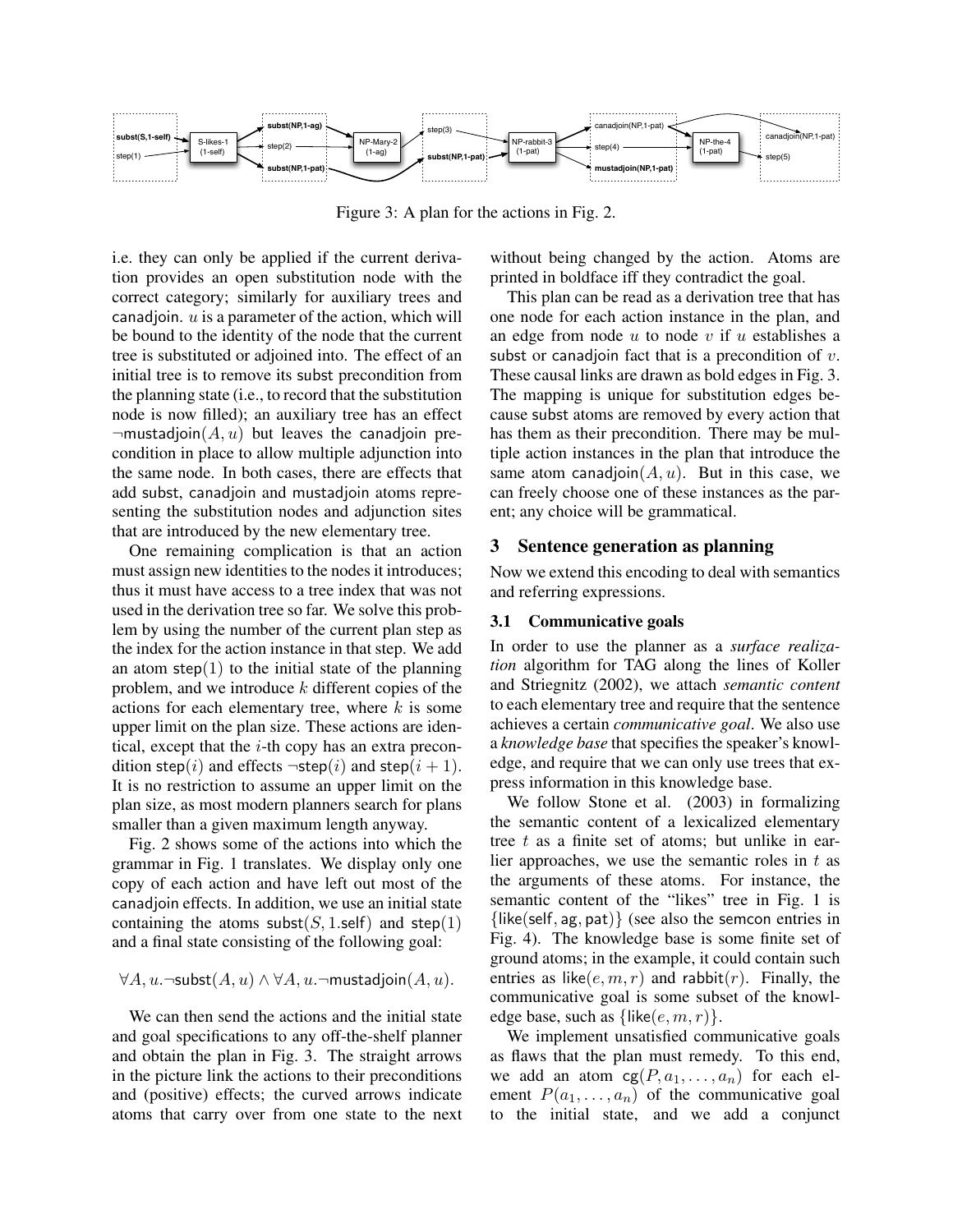$\forall P, x_1, \ldots, x_n. \neg \text{cg}(P, x_1, \ldots, x_n)$  to the goal. In addition, we add an atom  $\text{skb}(P, a_1, \ldots, a_n)$  to the initial state for each element  $P(a_1, \ldots, a_n)$  of the (speaker's) knowledge base.<sup>1</sup>

We then add parameters  $x_1, \ldots, x_n$  to each action with  $n$  semantic roles (including self). These new parameters are intended to be bound to individual constants in the knowledge base by the planner. For each pair of an elementary tree  $a$  and a possible step index  $i$ , we establish the relationship between these parameters and the roles in two steps. First we fix a function id that maps the semantic roles of  $t$  to node identities. It maps self to  $u$  and each other role  $r$  to  $i.r.$  Second, we fix a function ref that maps the outputs of id bijectively to the parameters  $x_1, \ldots, x_n$ , in such a way that ref $(u) = x_1$ .

We can then capture the contribution of the  $i$ th action for  $t$  to the communicative goal by giving it an effect  $\neg cg(P, ref(id(r_1)), \dots, ref(id(r_n)))$ for each element  $P(r_1, \ldots, r_n)$  of the elementary tree's semantic content. We restrict ourselves to only expressing true statements by giving the action a precondition  $\text{skb}(P,\text{ref}(\text{id}(r_1)), \ldots, \text{ref}(\text{id}(r_n)))$ for each element of the semantic content.

In order to keep track of the connection between node identities and individuals for future reference, each action gets an effect referent( $id(r)$ , ref( $id(r)$ )) for each semantic role  $r$  except self. We enforce the connection between  $u$  and  $x_1$  by adding a precondition referent $(u, x_1)$ .

In the example, the most interesting action in this respect is the one for the elementary tree for "likes". This action looks as follows:

Action  $S-1$ ikes $-1(u, x_1, x_2, x_3)$ : precond:  $\text{subst}(S, u)$ ,  $\text{step}(1)$ ,  $\text{referent}(u, x_1)$ ,  $\mathsf{skb}(\mathsf{like}, x_1, x_2, x_3)$ effect:  $\neg$ subst(S, u), subst(NP, 1.ag), subst(NP, 1.pat),  $\neg \mathsf{step}(1), \mathsf{step}(2),$ referent(1.ag,  $x_2$ ), referent(1.pat,  $x_3$ ),  $\neg cg(like, x_1, x_2, x_3)$ 

We can run a planner and interpret the plan as above; the main difference is that complete plans not only correspond to grammatical derivation trees, but also express all communicative goals. Notice that this encoding models some aspects of lexical choice: The semantic content sets of the elementary trees need not be singletons, and so there may be multiple ways of partitioning the communicative goal into the content sets of various elementary trees.

#### 3.2 Referring expressions

Finally, we extend the system to deal with the generation of referring expressions. While this problem is typically taken to require the generation of a noun phrase that refers uniquely to some individual, we don't need to make any assumptions about the syntactic category here. Moreover, we consider the problem in the wider context of generating referring expressions within a sentence, which can allow us to generate more succinct expressions.

Because a referring expression must allow the *hearer* to identify the intended referent uniquely, we keep track of the hearer's knowledge base separately. We do this by using atoms hkb $(P, a_1, \ldots, a_n)$  in the same way as with skb above. In addition, we assume *pragmatic* information of the form  $pkb(P, a_1, \ldots, a_n)$ . The three pragmatic predicates that we will use here are hearernew, indicating that the hearer does not know about the existence of an individual and can't infer it (Stone et al., 2003), hearer-old for the opposite, and contextset. The *context set* of an intended referent is the set of all individuals that the hearer might possibly confuse it with (DeVault et al., 2004). It is empty for hearer-new individuals. We express that  $b$  is in  $a$ 's context set by putting the atom  $pkb$ (contextset,  $a, b$ ) into the initial state.

In addition to the semantic content, we equip every elementary tree in the grammar with a *semantic requirement* and a *pragmatic condition* (Stone et al., 2003). The semantic requirement is a set of atoms spelling out presuppositions of an elementary tree that can help the hearer identify what its arguments refer to. For instance, "likes" has the selectional restriction that its agent must be animate; thus the hearer will not consider inanimate individuals as distractors for the referring expression in argument position. The pragmatic condition is a set of atoms over the predicates in the pragmatic knowledge base.

In our setting, every substitution node that is introduced during the derivation introduces a new referring expression. This means that we can distinguish the referring expressions by the identity of the substitution node that introduced them. For each referring expression  $u$  (where  $u$  is a node identity), we keep track of the *distractors* in atoms of the form distractor $(u, x)$ . The presence of an atom

<sup>&</sup>lt;sup>1</sup>Strictly speaking, there are different versions of the cg and skb predicates and separate universally quantified formulas about cg for different arities  $n$ . We suppress this for presentation purposes.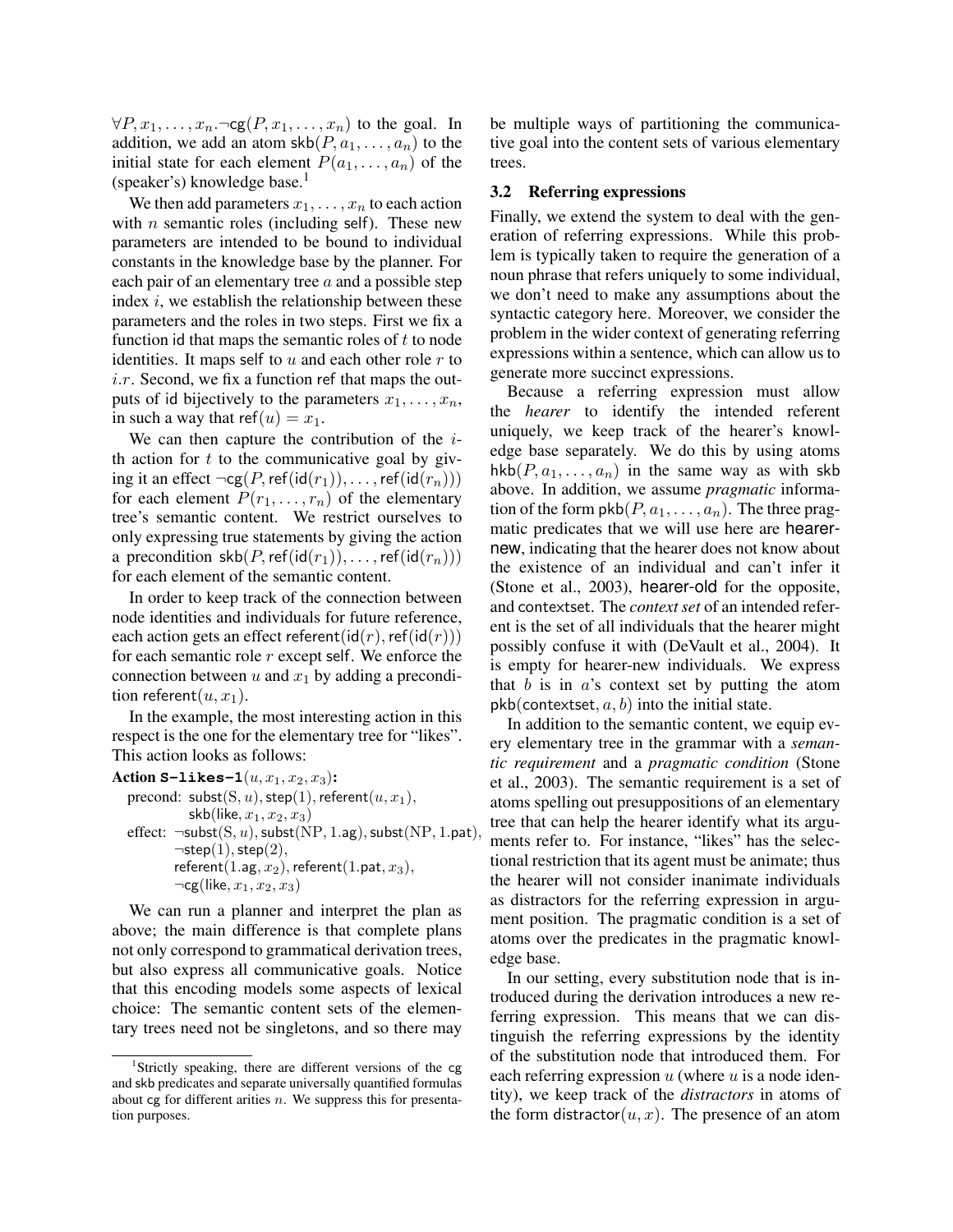distractor $(u, a)$  in some planning state represents the fact that the current derivation tree is not yet informative enough to allow the hearer to identify the intended referent for  $u$  uniquely;  $a$  is another individual that is not the intended referent, but consistent with the partial referring expression we have constructed so far. We enforce uniqueness of all referring expressions by adding the conjunct  $\forall u, x$  -distractor $(u, x)$  to the planning goal.

Now whenever an action introduces a new substitution node  $u$ , it will also introduce some distractor atoms to record the initial distractors for the referring expression at  $u$ . An individual  $a$  is in the initial distractor set for the substitution node with role  $r$ if (a) it is not the intended referent, (b) it is in the context set of the intended referent, and (c) there is a choice of individuals for the other parameters of the action that satisfies the semantic requirement together with a. This is expressed by adding the following effect for each substitution node; the conjunction is over the elements  $P(r_1, \ldots, r_n)$  of the semantic requirement, and there is one universal quantifier for y and for each parameter  $x_i$  of the action except for ref(id(r)).

 $\forall y, x_1, \ldots, x_n$  $\bigwedge \mathsf{hkb}(P, \mathsf{ref}(\mathsf{id}(r_1)), \ldots, \mathsf{ref}(\mathsf{id}(r_n)))[y/\mathsf{ref}(\mathsf{id}(r))])$  $(y \neq \text{ref}(\text{id}(r)) \land \text{pkb}(\text{context},\text{ref}(\text{id}(r)), y) \land$  $\rightarrow$  distractor(id(r), y)

On the other hand, a distractor  $\alpha$  for a referring expression introduced at  $u$  is removed when we substitute or adjoin an elementary tree into  $u$  whose semantic content a does not satisfy. For instance, the elementary tree for "rabbit" will remove all nonrabbits from the distractor set of the substitution node into which it is substituted. We achieve this by adding the following effect to each action; here the conjunction is over all elements of the semantic content.

$$
\forall y.(\neg \bigwedge \mathsf{hkb}(P, \mathsf{ref}(\mathsf{id}(r_1)), \dots, \mathsf{ref}(\mathsf{id}(r_n))))[y/x_1]
$$
  

$$
\rightarrow \neg \mathsf{distractor}(u, y),
$$

Finally, each action gets its pragmatic condition as a precondition.

#### 3.3 The example

By way of example, Fig. 5 shows the full versions of the actions from Fig. 2, for the extended grammar in Fig. 4. Let's say that the hearer knows about two rabbits  $r$  (which is white) and  $r'$  (which is not), about a person  $m$  with the name Mary



Figure 4: The extended example grammar.

(who is animate), and about an event  $e$  (which is inanimate), and that the context set of  $r$  is  $\{r, r', m, e\}$ . Let's also say that our communicative goal is  $\{$ like $(e, m, r)$ . In this case, the first action instance,  $S-1$ **ikes**-1(1.self,  $e, m, r$ ), introduces a substitution node with identity 1.pat. The initial distractor set of this node is  $\{r', m\}$  – the set of all individuals in  $r$ 's context set except for inanimate objects (which violate the semantic requirement) and r itself. The **S-rabbit-3** action removes m from the distractor set, but at the end of the plan in Fig. 3,  $r'$  is still a distractor, i.e. we have not reached a goal state. We can complete the plan by performing a final action  $NP-white-5(1.path,r)$ , which will remove this distractor and achieve the planning goal. Note that the reconstruction of derivation trees from plans can be done literally as described in Section 2.

Now let's say that the hearer did not know about the existence of the individual  $r$  before the utterance we are generating. We model this by marking  $r$  as hearer-new in the pragmatic knowledge base and assigning it an empty context set. In this case, the referring expression 1.pat would be initialized with an empty distractor set. This entitles us to use the action **NP-a-4** and generate the four-step plan cor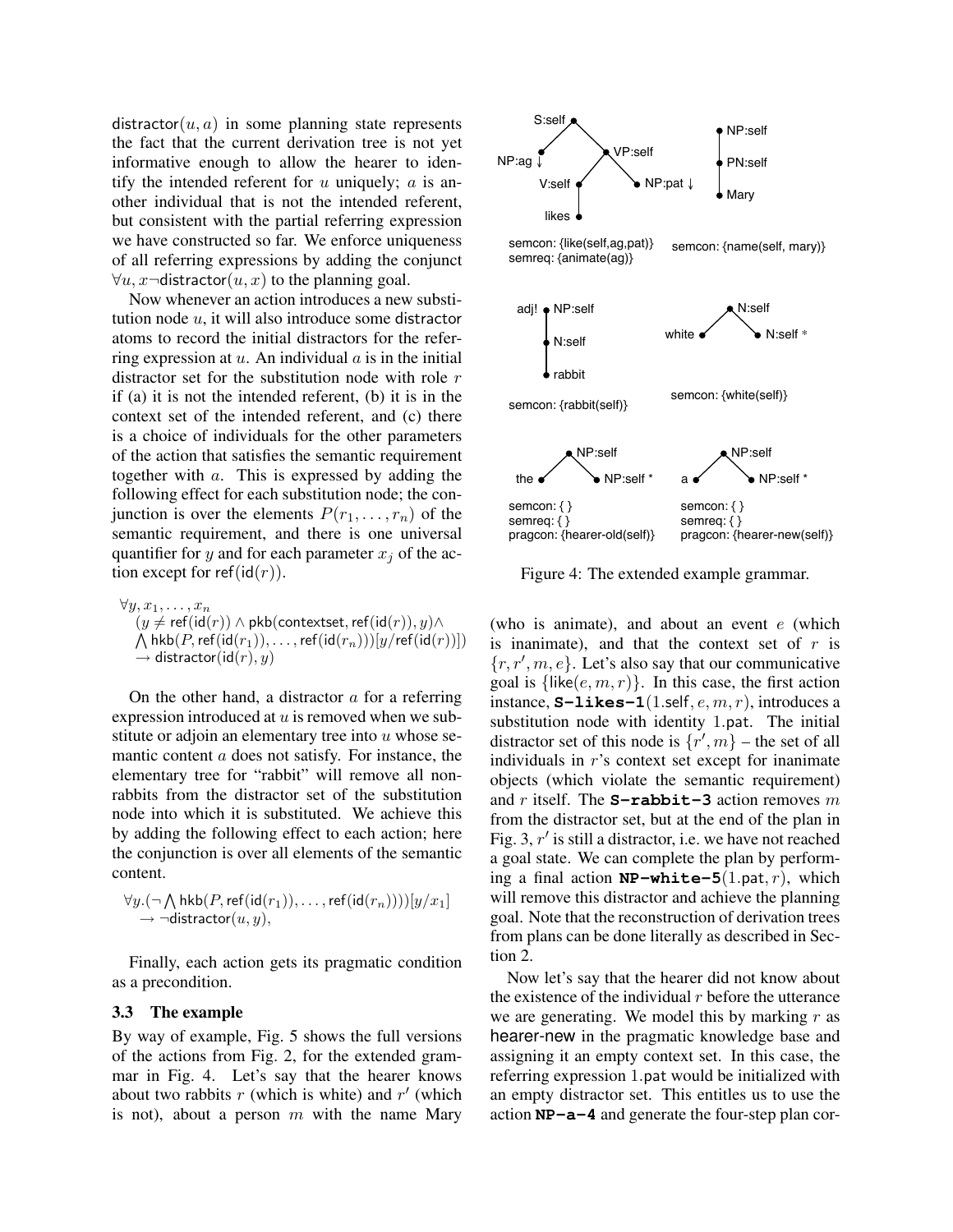Action **S-likes-1** $(u, x_1, x_2, x_3)$ : precond:  $\mathsf{referent}(u, x_1), \mathsf{skb}(\mathsf{like}, x_1, x_2, x_3), \mathsf{subst}(S, u), \mathsf{step}(1)$ effect:  $\neg$ cg(like,  $x_1, x_2, x_3$ ),  $\neg$ subst( $(S, u)$ ,  $\neg$ step(1), step(2), subst( $NP$ , 1.ag), subst( $NP$ , 1.pat),  $\forall y$ .¬hkb(like,  $y, x_2, x_3$ ) → ¬distractor $(u, y)$ ,  $\forall y, x_1, x_3. x_2 \neq y \land \mathsf{pkb}(\mathsf{contextset}, x_2, y) \land \mathsf{animate}(y) \rightarrow \mathsf{distractor}(1.\mathsf{ag}, y),$  $\forall y, x_1, x_2. x_3 \neq y \land \mathsf{pkb}(\mathsf{contextset}, x_3, y) \rightarrow \mathsf{distractor}(1.\mathsf{pat}, y)$ Action  $NP-Mary-2(u, x_1)$ : precond:  $referent(u, x<sub>1</sub>),$ skb(name,  $x<sub>1</sub>$ , mary),  $subst(NP, u), step(2)$ effect:  $\neg cg(name, x_1, \text{mary})$ ,  $\negsubst(NP, u)$ ,  $\neg$ step $(2)$ , step $(3)$ ,  $\forall y$ .¬hkb(name, y, mary) → ¬distractor $(u, y)$ Action  $NP-rabbit-3(u, x_1)$ : precond: referent $(u, x_1)$ , skb(rabbit,  $x_1$ ),  $subst(N, u)$ , step $(3)$ effect:  $\neg cg(\text{rabbit}, x_1), \neg \text{subst}(N, u), \neg \text{step}(3), \text{step}(4),$ canadjoin(NP,  $u$ ), mustadjoin(NP,  $u$ ),  $\forall y. \neg hkb(rabbit, y) \rightarrow \neg distraction(u, y)$ Action  $NP$ -the-4 $(u, x_1)$ : precond: referent $(u, x_1)$ , canadjoin(NP, u), step(4),  $pkb(hearer - old, x<sub>1</sub>)$ effect:  $\neg$ mustadjoin(NP, u),  $\neg$ step(4), step(5) Action  $NP-a-4(u, x_1)$ : precond: referent $(u, x_1)$ , canadjoin $(NP, u)$ , step $(4)$ ,  $pkb(hearer - new, x_1)$ effect:  $\neg$ mustadjoin(NP, u),  $\neg$ step(4), step(5) Action  $NP-white-5(u, x_1)$ :

```
precond: referent(u, x_1), skb(white, x_1), canadjoin(NP, u), step(5)
effect: \neg cg(\text{white}, x_1), \neg \text{mustadjoin}(NP, u), \neg \text{step}(5), \text{step}(6),\forall y. \neg hkb(\text{white}, y) \rightarrow \neg \text{distractor}(u, y)
```
Figure 5: Some of the actions corresponding to the grammar in Fig. 4.

responding to the sentence "Mary likes a rabbit."

## 4 Discussion and future work

In conclusion, let's look in more detail at computational issues and the role of mutually constraining referring expressions.

## 4.1 Computational issues

We cannot present the formal definition of the sentence generation problem that we encode into PDDL for lack of space. However, we have shown that this problem is NP-complete, by reduction of Hamiltonian Cycle.

This means that any algorithm that solves the problem must be prepared for exponential runtimes. We have implemented the conversion procedure outlined above and experimented with a number of different grammars, knowledge bases, and offthe-shelf planners. The FF planner (Hoffmann and Nebel, 2001) can compute the plans in Section 3.3 in under 100 ms using the grammar in Fig. 4. If we add 10 more lexicon entries to the grammar, the runtime grows to 190 ms; and for 20 more entries, to 360 ms. Interestingly, this is regardless of whether the new entries can actually be used for the concrete problem, which suggests a future optimization. The runtime also grows with the plan length: It takes 410 ms to generate a sentence "Mary likes the Adj Adj . . . Adj rabbit" with four adjectives and 890 ms for six adjectives, corresponding to a plan length of 10.

Planners have made tremendous progress in efficiency in the past decade, and by encoding sentence generation as a planning problem, we are set to profit from any future improvements. However, our PDDL problems are extremely challenging for modern planners because most planners start by computing all instances of atoms and actions. In our experiments, computing the instances generally took about 90% of the runtime, and for larger grammars and knowledge bases, the number of instances can easily grow into the billions. In future work, we will therefore collaborate with experts on planning systems to compute action instances only by need.

## 4.2 Referring expressions

In our analysis of referring expressions, the tree  $t$ that introduces the new substitution nodes typically initializes the distractor sets with proper subsets of the entire domain. This allows us to generate succinct descriptions by encoding  $t$ 's presuppositions as semantic requirements, and localizes the interactions between the referring expressions generated for different substitution nodes within  $t$ 's action.

However, an important detail in the encoding of referring expressions above is that an individual a